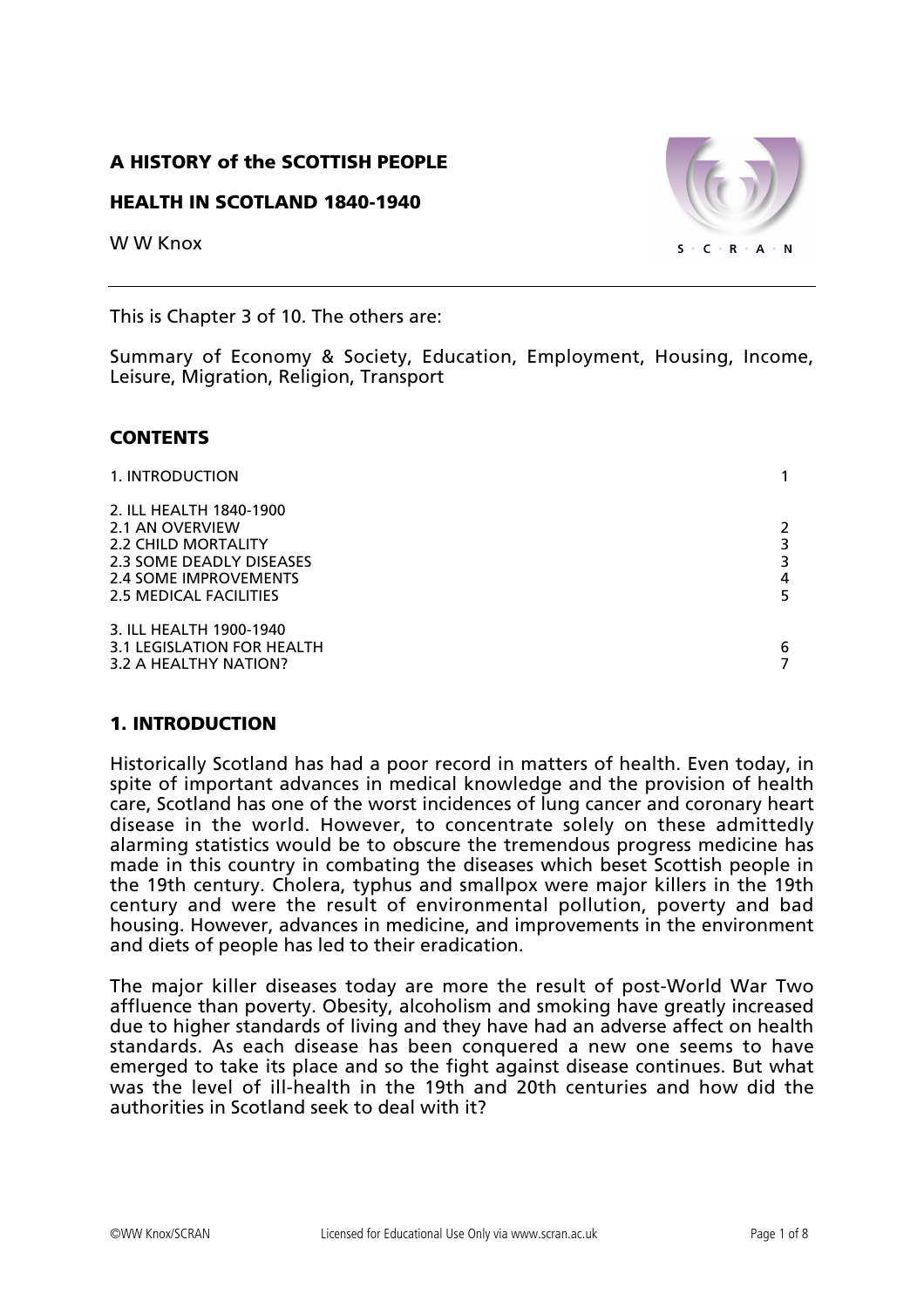### 2. ILL-HEALTH 1840-1900

#### 2.1 AN OVERVIEW

The rapid growth in Scotland's urban population in the 19th century brought with it unprecedented social problems, of which ill-health was one. However, although ill-health was recognised as a major social problem, our knowledge of death rates and the causes of death in the first half of the 19th century is patchy. It was not until 1855 that the civil registration of births and deaths was introduced. Even after this date many deaths went uncertified, or the causes were wrongly entered on the death certificate. Still-born babies went unregistered and had no burial ceremony. In places with few doctors the cause of death was badly recorded, with 24% of deaths in Glasgow uncertified in 1871. By 1893 this had been reduced to 3%, but in Inverness 42% of deaths were still uncertified.

In spite of the poor statistical information available to historians it would appear that although disease was a feature of rural life, it was more of a problem in cities. Between 1835 and 1845 the average death rate in 331 rural parishes, with a total population of 751,016 was 20.3 per 1000. The average death rate in the 14 principal towns of Scotland, with almost exactly the same population, was 26.7 per 1000. The lower death rate for the rural parishes was largely due to the fact that people living in the country were spread out over a large area, which meant that in times of epidemics they had a natural system of quarantine. The generally healthier environment in the countryside also helped build up resistance to disease. However, at the end of the 19th century returning migrant workers from the Lowland cities brought tuberculosis with them and the damp condition of the housing saw it spread like wildfire through the Highlands.

In the cities conditions were much less healthy and overcrowding was a marked feature of life for the urban poor. Twelve to sixteen people to a room was not uncommon in the poorer parts of Edinburgh and Glasgow. Not surprisingly, the highest death rates were in the most densely populated areas of the cities. A study of Edinburgh in the early 1860s showed that the highest death rates were in the Tron, Canongate and Grassmarket areas with densities of 353, 238 and 220 persons per acre; and the lowest were in Morningside, Newington, Broughton and the Grange with densities of 8, 40, 49 and 16 persons per acre. The most common causes of death in 19th century Scotland were, in order of importance:-

- 1. Diseases of the brain and nervous system
- 2. Diseases of the respiratory system
- 3. Diseases of the heart
- 4. Diseases of the digestive organs
- 5. Epidemic and contagious diseases

The diseases causing the most deaths were tuberculosis, typhus, scarletina, whooping cough, smallpox and measles. In the 1860s two-fifths of all deaths in Glasgow were due to respiratory diseases and tuberculosis.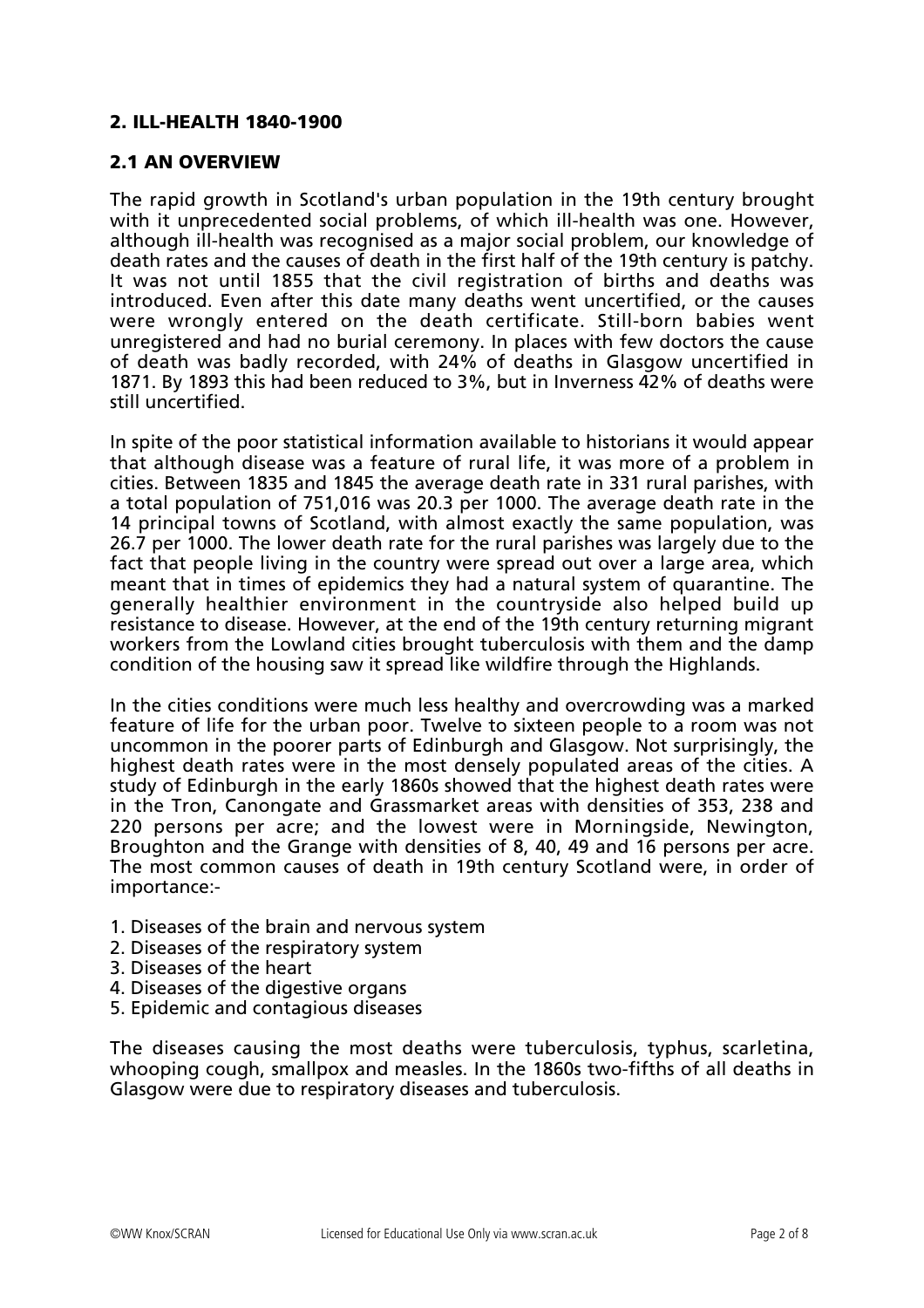## 2.2 CHILD MORTALITY

The age group most vulnerable to death by illness was the very young. Deaths of children under ten accounted for more than half the deaths in Glasgow in the early 19th century, and even as late as 1861 some 42% of all deaths in the city were in this age group. In Scotland as a whole, the Registrar General's first annual report in 1861 found that the highest proportion of deaths occurred in the age group under five years. Children born in one-room homes ('single ends') were most vulnerable. Of all children in Glasgow who died before the age of five 32% were born or living in single ends, while only 2% were in five roomed homes. Appalling as these figures for infant deaths were, Scotland fared better than England in this respect.

The infant mortality rate for England and Wales in the early 1850s was 150 deaths per 1000 live births; in Scotland it was 120 per 1000. In the 1890s there was a deterioration in the Scottish figures as infant mortality rose to 129 per 1000 live births. By 1913 the Scottish rate was only slightly better than the English. But if we look at the poorest areas of, say, Glasgow then the Scottish figures are as bad as anywhere else. As late as 1898 the infant mortality rate in Glasgow Gorbals was 200 per 1000 live births. The reason for this was the increased concentration of the population in urban areas and their poverty. Scotland really only fared better than England in the first half of the 19th century because a higher number of its people were living in the countryside.

## 2.3 SOME DEADLY DISEASES

The death rate among children dramatised the link between ill-health and disease and social conditions. As such this proved hard to remedy, but some success was achieved in dealing with the major killer diseases. The impetus to combat disease came from the fight against cholera. As one historian put it "The greatest factor in ensuring reform and legislation was the appearance of cholera". What made cholera induce social panic was its deadliness; 50% of those who contracted the disease in 1832 died. Another reason was the fact that it struck at all social classes. Other diseases such as tuberculosis and typhus could be dismissed by the middle classes as the result of filth and squalor and could be interpreted as a punishment of God. Cholera could not as it affected the virtuous and immoral alike. However, finding a cure for killer diseases proved difficult due to the disagreements among doctors as to the causes of disease.

One school of thought, known as the miasmatics and led by the great English social reformer, Edwin Chadwick, was convinced that the cause of disease was due to toxic odours in the atmosphere. These were the result of dirt and poor sanitation. The solution was to clean up the streets and provide an efficient means of disposing of human waste. The other school was known as the contagionists. They believed that disease was Page 2.HEALTH spread by touch and originated in contaminated water supplies. Poverty and bad housing facilitated its spread as the resistance of the less fortunate was low. The latter view dominated the thinking of medical men in Scotland. They did not oppose sanitary reform but saw the provision of pure drinking water as a first priority. They also called for a more generous Poor Law.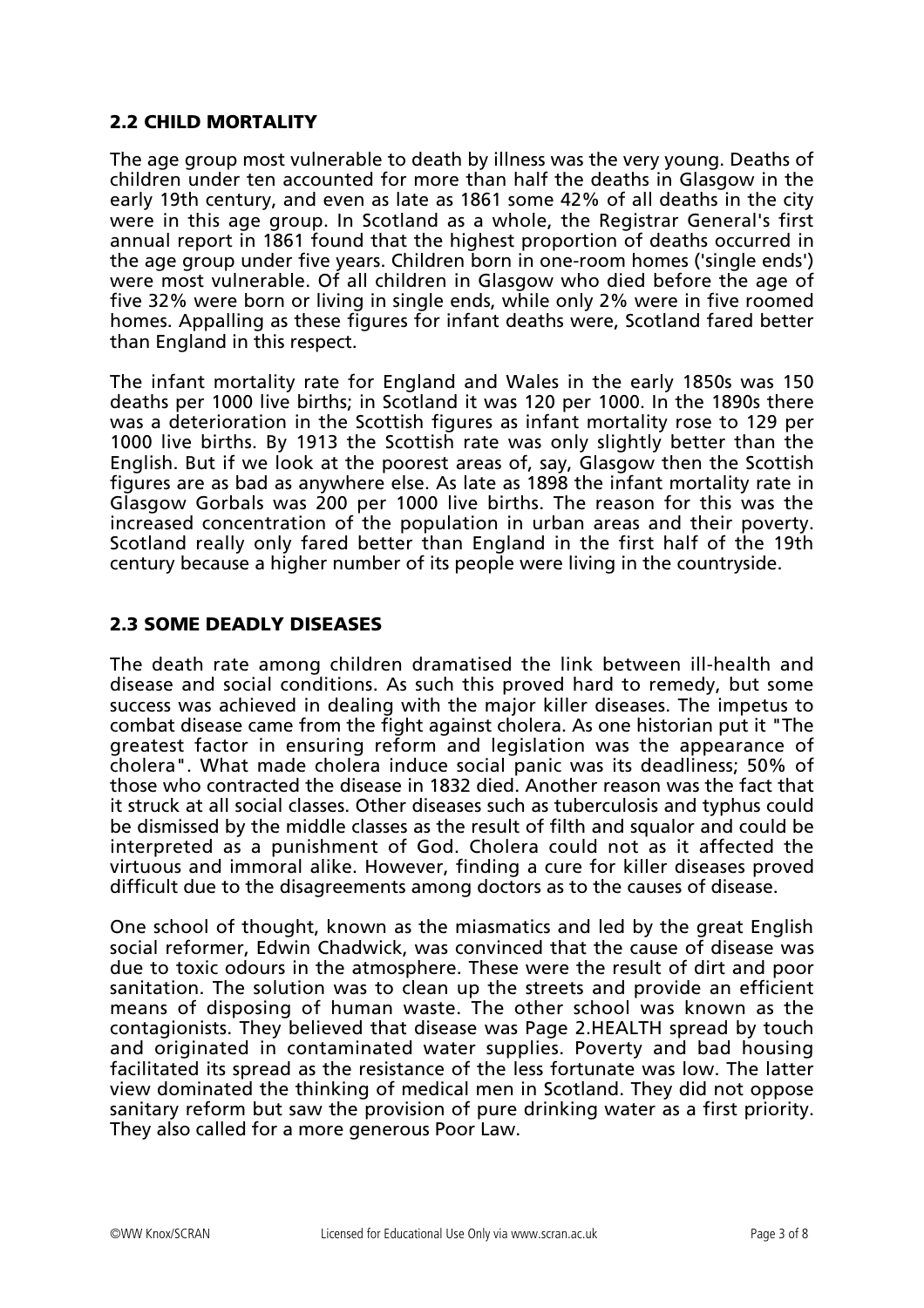A cholera epidemic in Glasgow in 1847-1848 saw the first step taken to improve public health standards. An Act of Parliament in 1855 allowed Glasgow to draw water from Loch Katrine at a cost of £1.5m, which gave it the best public supply of water in the UK. As a result, when cholera struck again in 1865-6 only 53 people died in Glasgow. Dundee and Edinburgh quickly followed suit and provided improved water supplies. However, other diseases took longer to conquer. That tuberculosis was an infectious disease carried by a bacillus was not realised until 1884, and it took much longer to eradicate. In the period 1861- 1870 TB killed 361 in every 100,000; in 1901-1910 it was still high at 209. It took until the 1940s and the discovery of penicillin for respiratory diseases like TB to be brought under control. Until that time they remained the main killer.

Epidemics and poor health were not simply the products of bad housing and defective drinking supplies. Part of the problem lay with conditions in the workplace and also food and drink adulteration. A study of Tranent, near Edinburgh, in the 1840s found that mining, because of the dirt and dust, was an unhealthy trade. Out of 35 colliers' families, the average age at death for the male head-of-household was 34, while the average age at death for male factory workers was over 51.

Ignorance of the basic principles of hygiene was also an important factor in the generation and spread of disease. It was not a common practice to boil water in the 19th century, nor was bathing popular. Dirty water and unclean bodies were major factors in the spread of diseases such as cholera and typhoid. Milk and other dairy products were a common breeding ground for scarlet fever and diphtheria. Dairies and shopkeepers diluted milk with (infected) water to yield greater profits. Beer was even adulterated with narcotic substances such as strychnine to counter the effect of over dilution with water of the original. The effect was slow poisoning. Of course, alcohol consumption, mainly of whisky, induced all manner of health problems, and Scotland's reputation for drunkenness was legend. The problem of food and drink pollution was addressed with a law in 1860 banning the adulteration of milk. At about the same time alcohol consumption started to reduce. The consumption of whisky which stood at 1.65 gallons a year per head of the population in 1861 fell to just 0.40 gallons a year by 1931.

# 2.4 SOME IMPROVEMENTS

Much of the reduction in disease and other health problems was due to rising standards of living and changes in lifestyle. However, it was also due to improved public health administration and the provision of health care. Because of the Scottish medical profession's opposition to the miasmatics, Scotland was not included in the Public Health Act of 1848, but in spite of this the administration of health standards was gradually improved. Until the late 19th century most health care was provided by parishes and the standards varied according to the wealth of the parish. The shortfalls in local authority care were supposed to be made up by charitable medical services. The whole system was haphazard and any improvements were down to local initiatives. Large burghs used the device of Police Acts to appoint medical officers of health, as happened in Edinburgh and Glasgow in the early 1860s. However, it took until 1889 with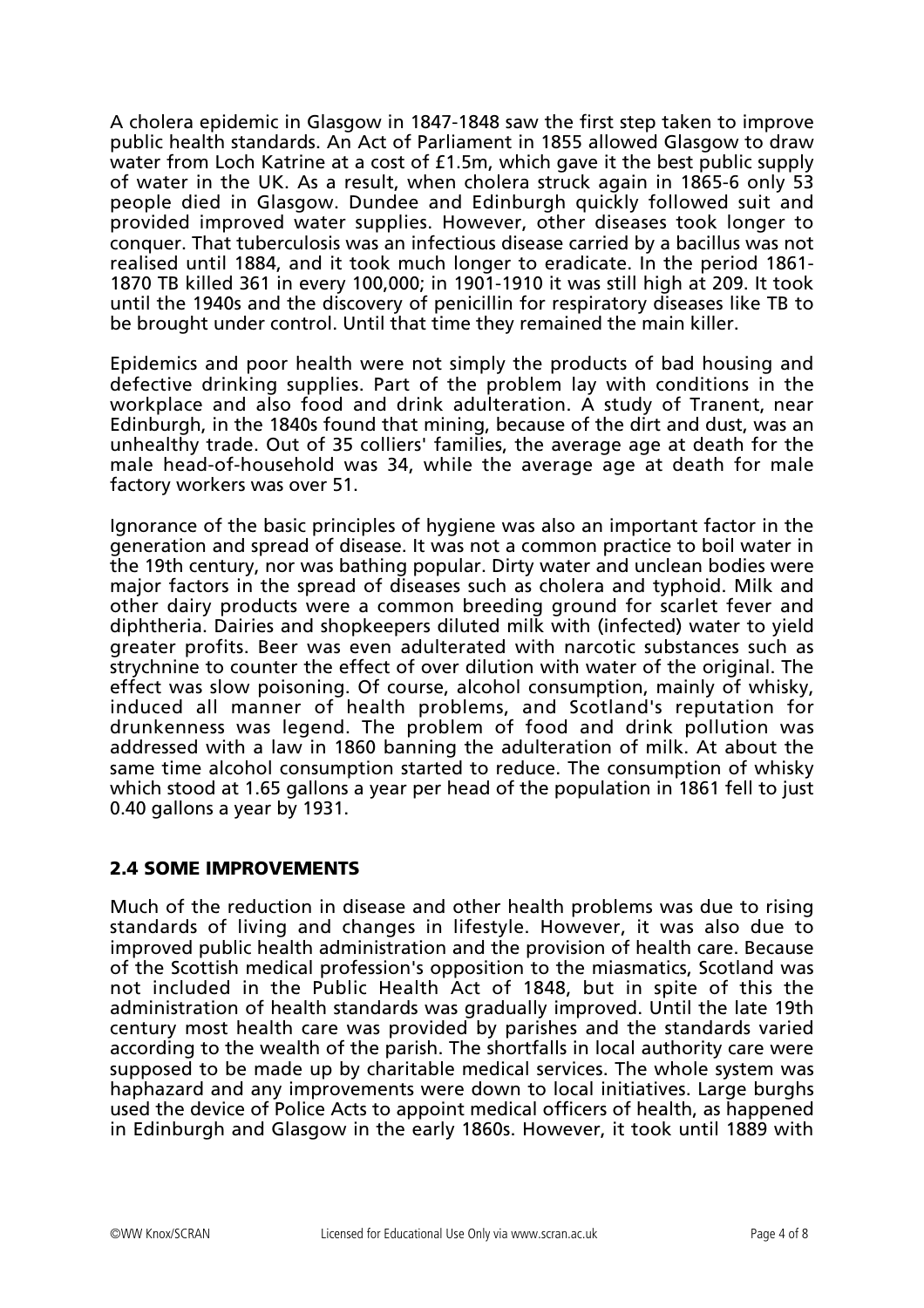the passing of the Local Government Act for public health affairs to be put on a more organised footing.

The legislation required local authorities to appoint a medical officer of health, whose activities, and those of sanitary inspectors, were subject to the control and supervision of the Local Government Board. The appointment of medical officers of health meant that a whole host of environmental issues, such as air and water pollution, could be addressed and remedied. Encouragement was also given to the building of drainage and sewage systems in larger villages and small towns. Inadequacies in providing sanitary appliances in housing such as sinks and WCs were also dealt with. Despite the clear progress made in these areas by 1900 a number of outstanding issues still had to be addressed. Ash-pits and middens were still being used for human waste, and the removal of dirt and refuse was only being carried out once a fortnight, or less, in the large burghs. Moreover, the supply of water to homes was obstructed by ratepayers on grounds of cost. This led to the storing of water in the home, a practice which led to contamination.

### 2.5 MEDICAL FACILITIES

Although progress was clearly evident in improving the environment and the water and sanitation systems, the slow pace of reform was small comfort to those stricken by disease and ill-health. What was available in terms of health care for the sick and diseased in the 19th century? Unless one was a pauper, all health care at this time had to be paid for privately. There was no equivalent of the National Health Service. If a person was ill there were three types of care available: treatment in a voluntary hospital; treatment in a poor law hospital; and treatment at home by a doctor. The voluntary or teaching hospitals were superior medical institutions with first class facilities and staff. They were supported by private donations, endowments and subscriptions. To receive treatment a patient had to be provided with a 'line' signed by a subscriber. All patients had to leave the hospital within 40 days, and funeral expenses were to be guaranteed by the subscriber. Certain categories of patient were not admitted - the poor, as poorhouses dealt with them, apprentices and servants, who were to be looked after in their masters' houses. There were also some illnesses considered unsuitable for entry, including those associated with pregnant women, and incurable diseases such as smallpox.

>From 1845 the very poor and those suffering from incurable diseases were treated in Poor Law hospitals. As treatment was financed out of the rates the managers of the hospitals were under pressure to keep expenditure down, something which led to economies in the provision of medical facilities. From the 1850s to 1870s operations for the removal of tumours were performed in the patient's own bed or on a table in the ward as there were no funds for separate operating rooms. At the busiest times of the year patients, usually children, had to share beds. Baths, sinks and WCs were in short supply. In the Barony parish of Glasgow in 1883 the occupants of wards 141 (skin diseases) and 142 (venereal disease) shared the same WC and bath. It was not until the end of the 19th century that the problems in Poor Law hospitals were addressed. In Glasgow there was a hospital building programme initiated which did much to relieve the pressure of overcrowding. The programme allowed for the separation of the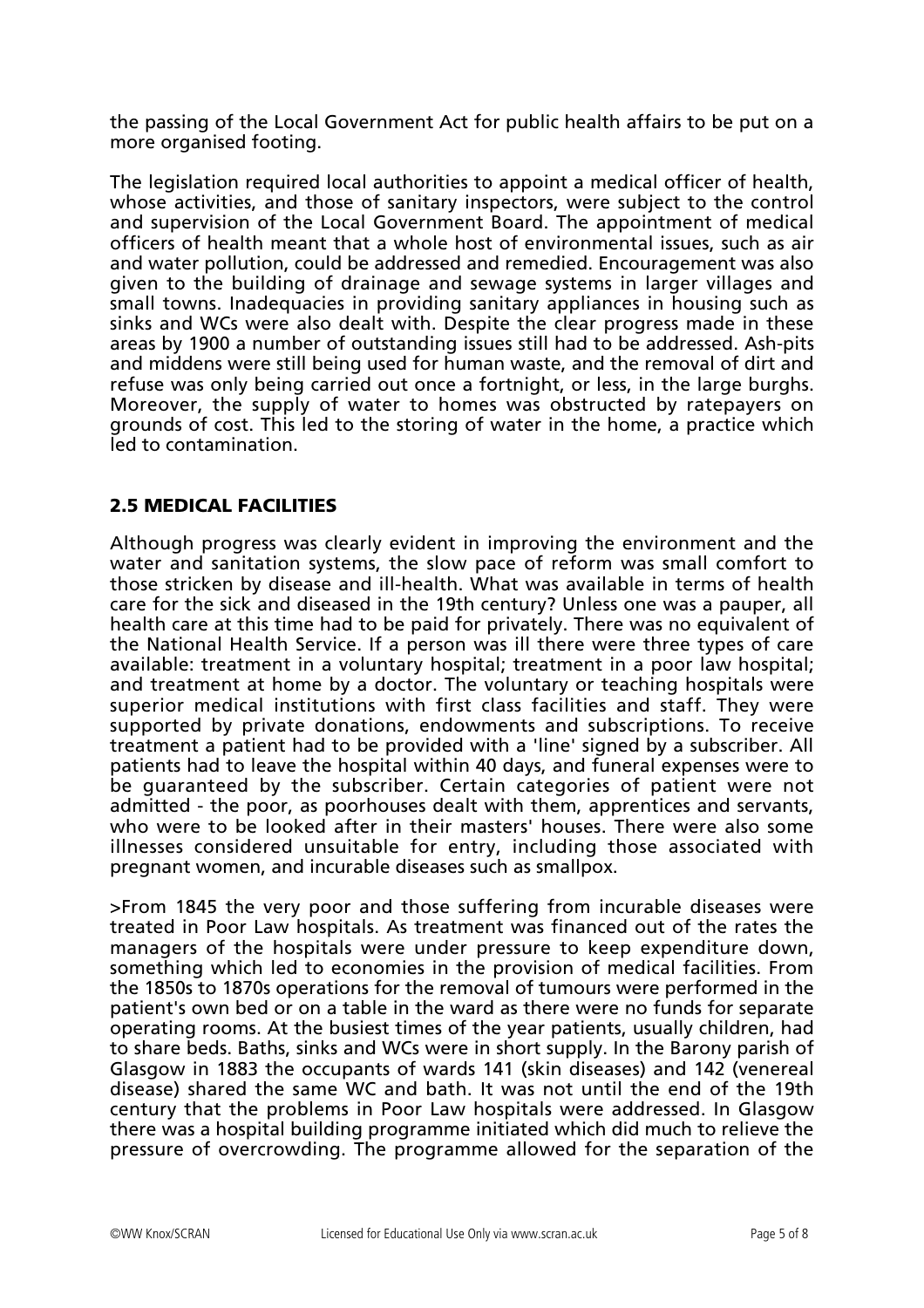hospitals from the poor houses, and those with minor illnesses from those with chronic ones. But it remained a fact that only those applying for poor relief could gain admittance to the system, the rest had to rely on the expensive voluntary hospitals or charity.

Those on poor relief could also receive visits from the parish doctor and call at his surgery free of charge. This outdoor medical service was, however, stretched to the limit. The doctor was only employed on a part-time basis and the number of patients in his care was quite phenomenal. In the city parish of Glasgow in 1875 one doctor was employed for every 20,000 of the population. A doctor might have as many as 3,000 home visits in a year and yet this was supposedly on a part-time basis! Nevertheless, during the second half of the 19th century the problems of ill-health and disease were being confronted in a serious manner by an assortment of means. Tuberculosis still remained one the most important causes of death, but infectious diseases no longer posed the threat they had earlier in the century. Typhus, scarlet fever and smallpox had all been nearly eradicated by 1901. However, it was obvious that, by 1900, despite these improvements most Scots were receiving a standard of health care which was, at best, uneven in quality and, at worse, non-existent.

### 3. ILL-HEALTH 1900-1940

## 3.1 LEGISLATION FOR HEALTH

The first half of the 20th century witnessed major improvements in access to, and standards within, the system of public health provision. Just prior to the First World War important legislation was passed in the form of the Education Act of 1908 providing for compulsory medical inspection of school children. Local authorities were empowered to provide food and even clothes for those children who were classed as either poor or needy. Although authorities in rural areas opposed the scheme it was generally adopted in the cities.

The health of adult male workers was also addressed in the National Insurance Acts of 1911-12. Workers in trades such as shipbuilding and construction earning less than £160 per annum were included in the scheme. For fourpence a week they were allowed access to a doctor and appropriate treatment, although consultant and hospital services were not covered. Even so, the dependants of those paying into the scheme were not entitled to treatment. The government had reasoned that a family's poverty was more the result of the chief breadwinner being sick than his wife or children. Therefore, the priority was to get him back to work rather than restore a sick child to health. This was one the most glaring anomalies in the provision of health care in the decades before the introduction of the National Health Service. The fact that the National Insurance Scheme did not cover dependants forced the local authorities to fill the gap.

By 1919 maternity and child welfare schemes were in place in areas comprising 55% of the population of Scotland. Ten years later this had increased to 94%, and by 1935 the scheme was operating in all areas of Scotland. Those Scots living in remote parts of the Highlands and Islands also saw their access to medical care improve. These parishes were generally too small and poor to support a ratefunded medical service and the State was forced to intervene. The Highlands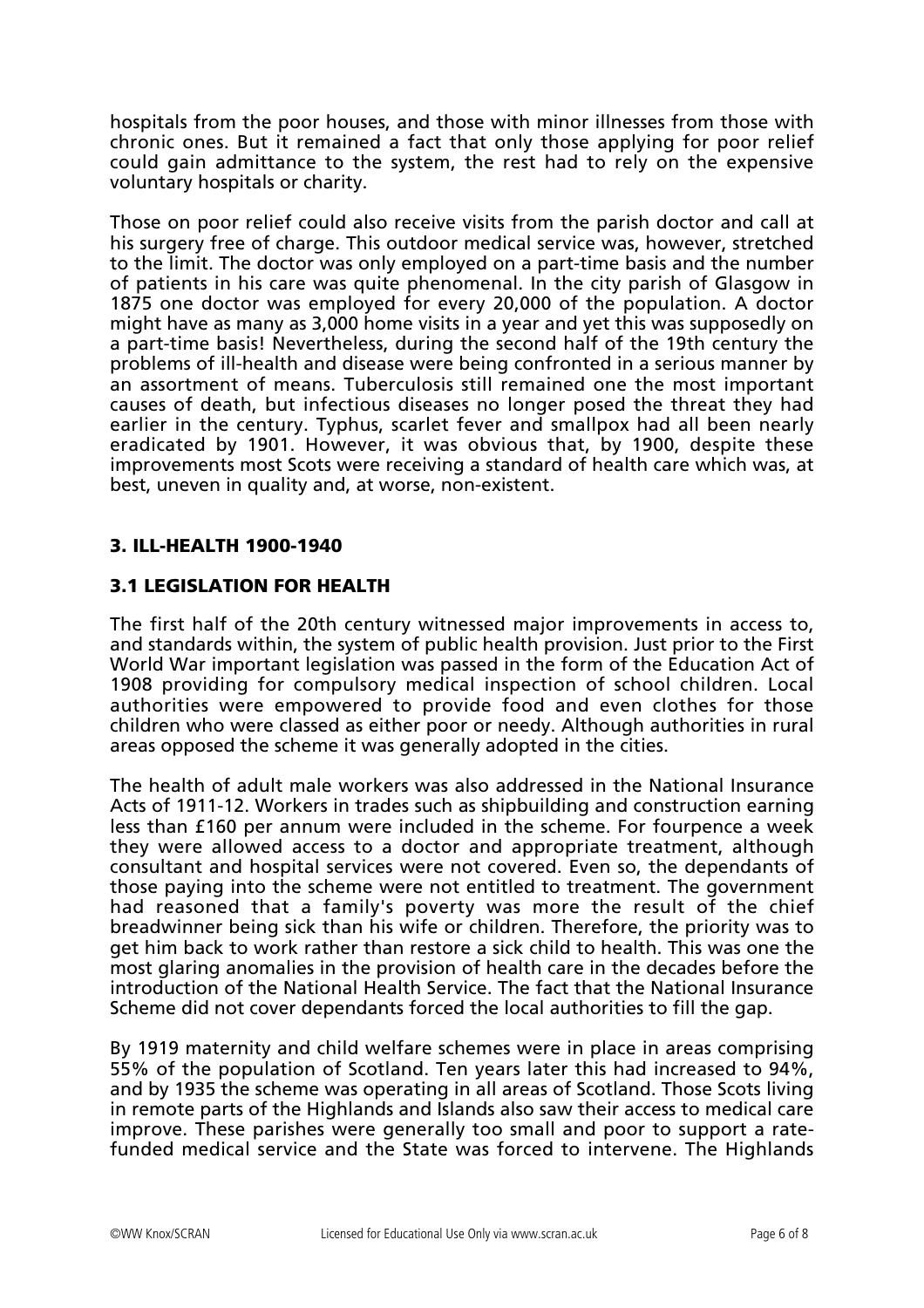and Islands Medical Service was established in 1913 by a grant of £42,000 from the government. The intention was to induce doctors to settle and practice in these out of the way places. In time, the scheme became a model for other countries with scattered populations.

The actions of the government at both the local and national level in providing health care made the idea of a national health service 'fashionable'. The size of the public sector was in any case increasing during the inter-War years. The combined bed space in local authority and Poor Law hospitals in 1924 was 15,625 beds compared to 8,589 in the private or voluntary sector. The Local Government Act of 1929 streamlined the number of parishes and reorganised them into large burghs (population over 20,000) and county councils (population under 20,000). This reduced the number of authorities responsible for health care provision and, at the same time, spread the cost of provision. The 1929 Act also did away with Poor Law infirmaries by turning them into general hospitals and encouraged better co-operation between the public and private hospitals.

Finally, a government commission in 1936 recommended the creation of a National Health Service. It was opposed by the medical profession, who saw in it the creation of a state medical service. It was also opposed by the Conservative government. The plans were shelved, although the experience of the Second World War made the establishment of a national system a foregone conclusion.

# 3.2 A HEALTHY NATION?

Much had been achieved by the outbreak of war in 1939. More beds were available in hospitals; more people had access to medical care; the system had been made more efficient. However, much remained to be done. Bed space in hospitals for pregnant women and sick children was still in short supply. The infant mortality rate was still high, in spite of a fall by a third in the period 1901- 21, because it had increased during the depression years of the 1920s and 30s. From 1920 onwards and through the 1930s the infant mortality rate was on average 17-18% higher in Scotland than in England and Wales. Diphtheria was rife with 15,069 cases reported among children as late as 1940. John Boyd Orr's "Food, Health and Income" (1935) had shown that the Scottish diet was insufficient to maintain health. The continued existence of squalid housing in urban areas of Scotland and the overcrowding it promoted still had to be addressed. Of Glasgow children evacuated during the War 31% were found to be infested with fleas and lice, and scabies were common. The problems highlighted during the War were addressed and the health and diet of the population improved. Most of the major anomalies in terms of access to health care also disappeared.

Due to higher War-time nutritional standards and easier access to medical treatment, the infant mortality rate fell during the Second World War to a fifth of the 1901 level. The post-1945 welfare state improved the social fabric of urban areas beyond recognition, particularly in the area of housing. As a result health indicators showed a vast improvement, with the most sensitive of all infant mortality - falling by 89%, or from 70.4 deaths per 1,000 births to 7.5 deaths per 1,000 births between 1911 and 1968. In Aberdeen in 1911 there were 848 deaths among children under 5; 40 years later 98 children died each year in